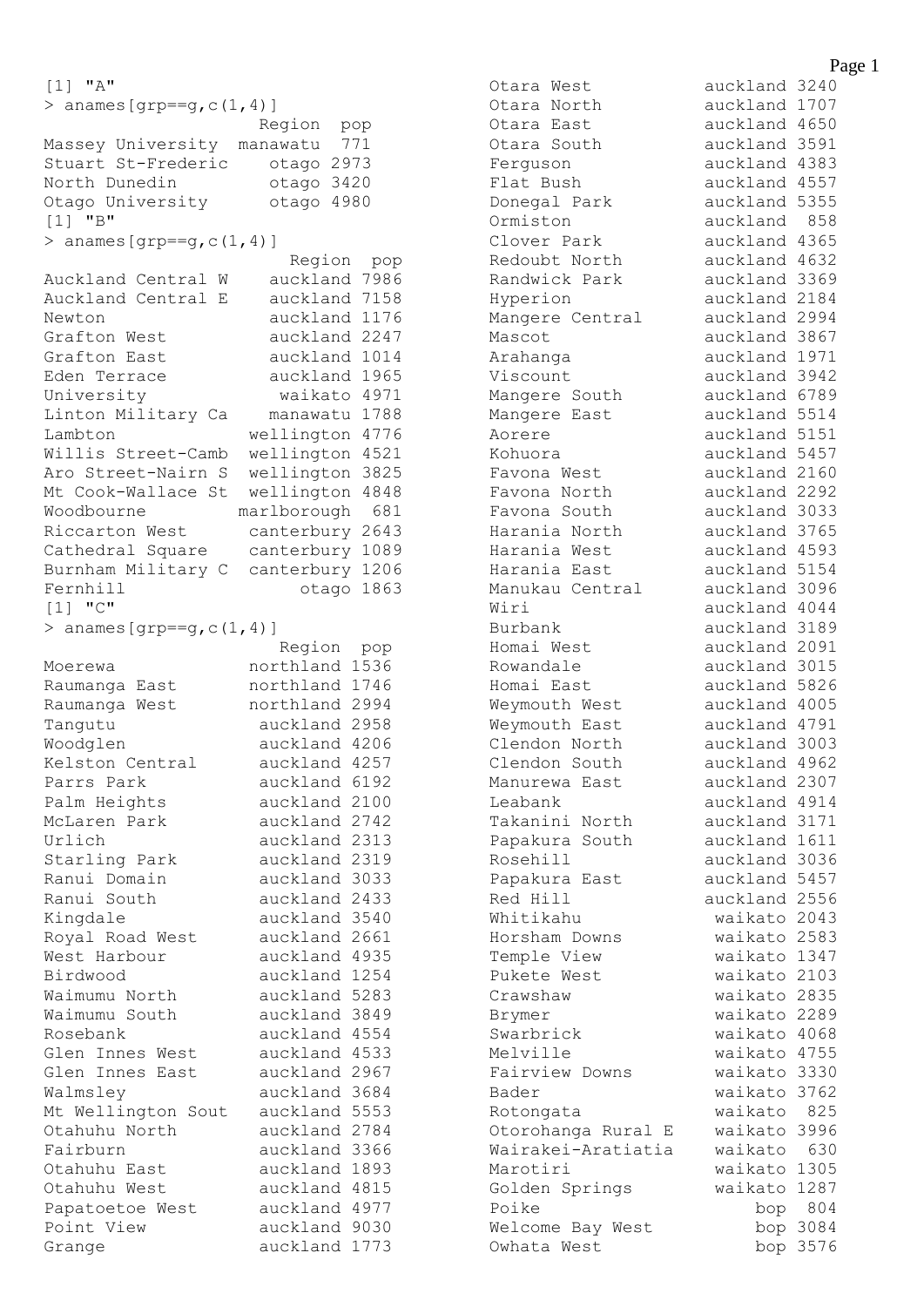| Selwyn Heights                        | bop                  | 1128         |
|---------------------------------------|----------------------|--------------|
| Western Heights                       | bop                  | 3822         |
| Pukehangi North                       | bop                  | 2190         |
| Mangakakahi                           | bop                  | 2448         |
| Fordlands                             | bop                  | 1908         |
| Koutu                                 | bop                  | 1896         |
| Taneatua                              | bop                  | 795          |
| Te Teko                               | bop                  | 624          |
| Waimana                               | bop                  | 615          |
| Murupara                              | bop                  | 1839         |
| Ruatoria                              | gisborne             | 753          |
| Outer Kaiti                           | gisborne             | 2610         |
| Tamarau                               | gisborne             | 2298         |
| Kingsley-Chatham                      | hb                   | 2952         |
| Lochain                               | hb                   | 2949         |
| Maraenui                              | hb                   | 3540         |
| Kahui                                 | taranaki             | 2610         |
| Kapuni                                | taranaki             | 1365         |
| Waiouru                               | manawatu             | 1383         |
| Kelvin Grove                          | manawatu             | 4845         |
|                                       |                      | 2055         |
| Porirua East                          | wellington           |              |
| Cannons Creek<br>Nort                 | wellington           | 3312         |
| Creek<br>Cannons<br>Sout              | wellington           | 1560         |
| Creek<br>East<br>Cannons              | wellington           | 3774         |
| Waitangirua                           | wellington           | 4077         |
| Ascot Park                            | wellington           | 2706         |
| Maoribank                             | wellington           | 2556         |
| Glendale                              | wellington           | 3636         |
| Delaney                               | wellington           | 2385         |
| Grenada Village                       | wellington           | 984          |
| Rolleston                             | canterbury           | 3822         |
|                                       |                      |              |
| $[1]$ "D"                             |                      |              |
| anames [grp==g, $c(1, 4)$ ]<br>>      |                      |              |
|                                       | Region               | pop          |
| Kaipatiki                             | auckland             | 4131         |
| Windy Ridge                           | auckland             | 3378         |
| Glenfield North                       | auckland             | 4053         |
| Glendhu                               | auckland             | 5127         |
| Witheford                             | auckland             | 3012         |
| Target Road                           | auckland 6402        |              |
| Sunnynook                             | auckland 6471        |              |
| Albany                                | auckland 2169        |              |
| Unsworth Heights                      | auckland 5169        |              |
| Birkdale South                        | auckland             | 3867         |
| Kauri Park                            | auckland 3771        |              |
| Whenuapai West                        | auckland 1845        |              |
| Roberton                              | auckland 4866        |              |
| Glenavon                              | auckland 5703        |              |
| New Windsor                           | auckland 6456        |              |
| Waterview                             | auckland             | 3381         |
| Point Chevalier<br>Еa                 | auckland 4242        |              |
| Point Chevalier<br>So                 | auckland             | 1593         |
| Westmere                              | auckland             | 4719         |
| Herne<br>Bay                          | auckland             | 2826         |
| Ponsonby West                         | auckland             | 2403         |
| Surrey Crescent                       | auckland             | 2676         |
| St Johns                              | auckland 2904        |              |
| Sandringham North                     | auckland             | 3132         |
| Sandringham West                      | auckland 4413        |              |
| Sandringham East<br>Mt Albert Central | auckland<br>auckland | 3255<br>5643 |

Springleigh auckland 2772 Springleigh auckland 2772<br>Owairaka West auckland 2655<br>Palmoral auckland 5406 Balmoral auckland 5406 Mt Eden East auckland 2724 Maungawhau auckland 3663 Mt Eden South auckland 4713 Three Kings auckland 5301 One Tree Hill East auckland 5493 Penrose auckland 675 Onehunga North Eas auckland 3558 Onehunga South Eas auckland 3276 Oranga auckland 3849 Te Papapa auckland 3156 Ellerslie North auckland 6036 Mt Wellington Nort auckland 6780 Ferndale auckland 4266 Hamlin auckland 4782 Elsmore Park auckland 2817 Pakuranga East auckland 5064 Burswood auckland 1779 East Tamaki auckland 4518<br>Redoubt South auckland 6258 Redoubt South Maeroa waikato 3600 Claudelands waikato 2382 Bridge Pa hb 1104<br>Adventure wellington 1269 wellington 1269 Ranui Heights wellington 1344 Melling wellington 615 Alicetown wellington 1857<br>Maungaraki wellington 3552 wellington 3552 Kelson wellington 2619 Petone Central wellington 879<br>Esplanade wellington 2361 wellington 2361 Wilford **wellington** 3369 Johnsonville North wellington 1860 Johnsonville East wellington 1941 Newlands North wellington 5166 Newlands South wellington 3525 Ngaio wellington 3057 Wadestown **wellington** 3252 Wilton-Otari wellington 4263 Karori Park wellington 4119 Brooklyn wellington 3855 Vogeltown wellington 1890 Kingston wellington 2259 Brooklyn South wellington 903 Happy Valley-Owhir wellington 1662 Island Bay West wellington 3327 Island Bay East wellington 3624 Melrose wellington 3195<br>
Lyall Bay wellington 3009<br>
Maupuia wellington 1992 wellington 3009 wellington 1992 Washington nelson 2769 Kirks nelson 795 Toi Toi nelson 1596<br>Wigram canterbury 2445 canterbury 2445 Templeton canterbury 2505 Islington canterbury 2673 St Albans West canterbury 2520 Mairehau canterbury 2976 Woolston South canterbury 2394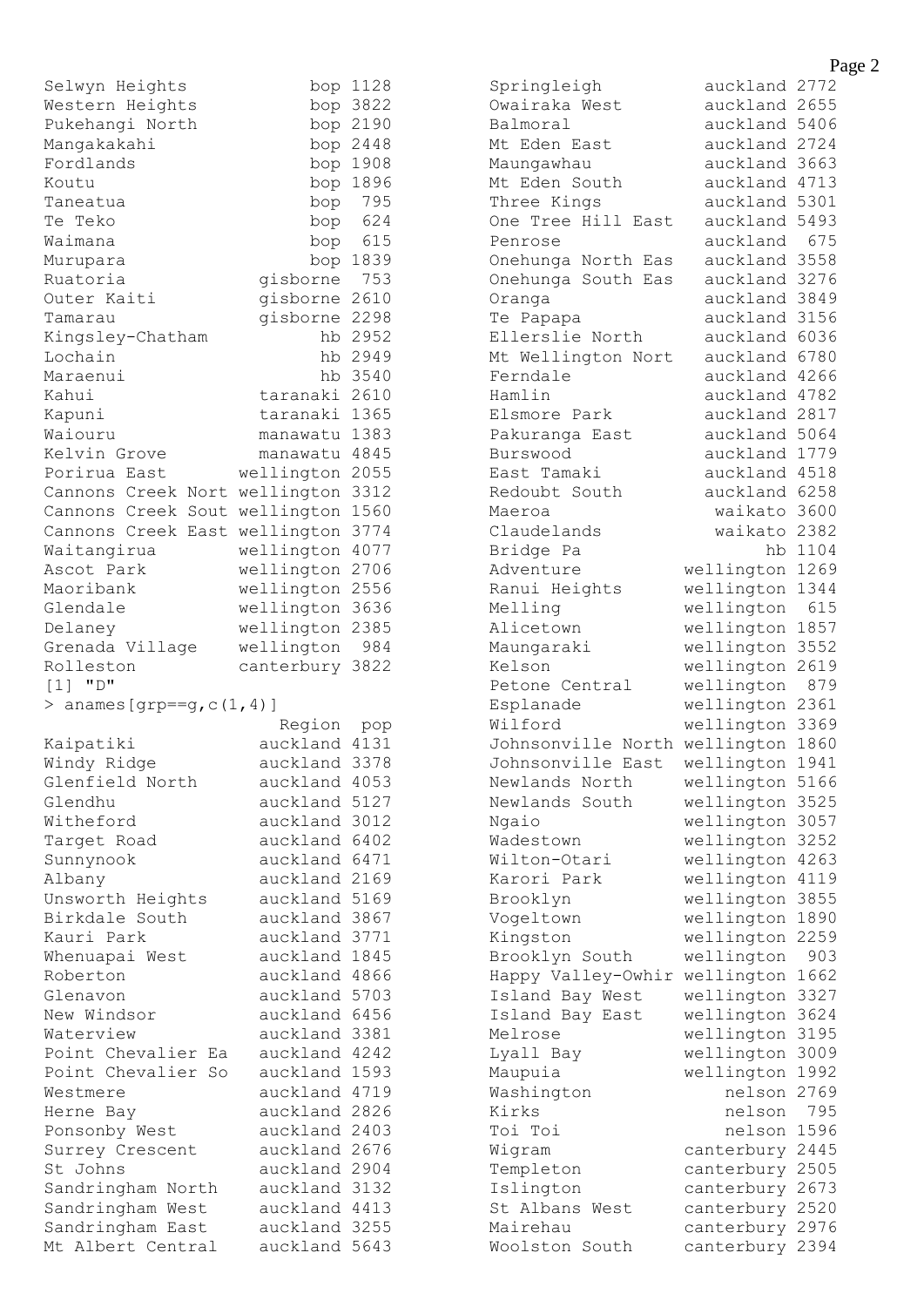| Ensors                             | canterbury    | 3519        |
|------------------------------------|---------------|-------------|
| Spreydon                           | canterbury    | 3432        |
| Frankton                           | otago         | 1782        |
| Arrowtown                          | otago 2148    |             |
| Ravensbourne                       | otago         | 1269        |
| $[1]$ "E"                          |               |             |
| > anames [grp == $g$ , $c(1, 4)$ ] |               |             |
|                                    | Region        | pop         |
| Lynnmall                           | auckland      | 2337        |
| Freemans Bay                       | auckland      | 3705        |
| Auckland Harboursi                 | auckland      | 2793        |
| St Marys                           | auckland      | 2481        |
| Ponsonby East                      | auckland      | 3246        |
| Grey Lynn West                     | auckland      | 3294        |
| Grey Lynn East                     | auckland      | 3207        |
| St Lukes North                     | auckland      | 732         |
| Arch Hill                          | auckland      | 1227        |
| Parnell West                       | auckland      | 4353        |
| Newmarket                          | auckland      | 1581        |
| Kingsland                          | auckland      | 4326        |
| St Lukes                           | auckland      | 4122        |
| Mt Eden North                      | auckland      | 3393        |
| Sherbourne                         | auckland      | 2895        |
| Ellerslie South                    | auckland      | 1926        |
| Frankton Junction                  | waikato       | 1677        |
| Hamilton Central                   | waikato       | 2697        |
| Naylor                             | waikato       | 4224        |
| New Plymouth Centr                 | taranaki      | 642         |
| Thorndon-Tinakori                  | wellington    | 3837        |
| Mt Victoria West                   | wellington    | 5229        |
| Northland                          | wellington    | 2577        |
| Newtown West                       | wellington    | 3693        |
| Newtown East                       | wellington    | 4719        |
| Roseneath                          | wellington    | 1581        |
| Hataitai                           | wellington    | 4581        |
| Kilbirnie West                     | wellington    | 3099        |
| Avon Loop                          | canterbury    | 4659        |
| St Albans<br>East                  | canterbury    | 4770        |
| Edgeware                           | canterbury    | 3681        |
| Linwood                            |               | 4590        |
|                                    | canterbury    | 3489        |
| Phillipstown                       | canterbury    |             |
| Waltham                            | canterbury    | 1068        |
| Addington                          | canterbury    | 3090        |
| Sunshine Bay                       | otago         | 2253        |
| Queenstown<br>Bay                  | otago 2268    |             |
| Hill<br>Queenstown<br>"F"          | otago         | 3150        |
| $\lceil 1 \rceil$                  |               |             |
| > anames [grp == $g$ , $c(1, 4)$ ] | Region        |             |
| Kaitaia East                       | northland     | pop<br>1950 |
| Kawakawa                           | northland     | 1347        |
| Kaikohe                            |               | 4116        |
|                                    | northland     |             |
| Kamo East                          | northland     | 3168        |
| Tikipunga West                     | northland     | 3024        |
| Tikipunga<br>East                  | northland     | 3090        |
| Otangarei                          | northland     | 2256        |
| Parahaki                           | northland     | 1155        |
| Hikurangi                          | northland     | 1422        |
| Maungaturoto                       | northland     | 834         |
| Stanmore Bay East                  | auckland      | 2385        |
| Helensville                        | auckland 2532 |             |

Glamorgan auckland 3255 Waiake auckland 4203 Pinehill auckland 2697 North Harbour West auckland 2949 Stanley Bay auckland 2190 Beachhaven North auckland 5277 Beachhaven South auckland 4557 Birkdale North auckland 2934 Henderson South auckland 4026 Glen Eden East auckland 6609 Glendene North auckland 4221 Glendene South auckland 2586 Sunnyvale auckland 3723 Crum Park auckland 3711 Crum Park auckland 3711<br>Durham Green auckland 4401 Wakeling auckland 3768<br>Sturges North auckland 5769 Sturges North Fairdene auckland 4554 Royal Heights auckland 5874 Avondale West auckland 4770 Epsom North auckland 3465 Epsom Central auckland 3588 Mt Hobson auckland 1347 Remuera South auckland 3714 Point England auckland 4230 Wesley auckland 2649 Akarana auckland 5211 Lynfield South auckland 4224 Waikowhai East auckland 4464 Mt St John auckland 4146 Tamaki auckland 4404 Howick West auckland 2700 Dingwall auckland 3285 Papatoetoe East auckland 5205 Puhinui auckland 3822 Pigeon Mountain No auckland 3195 Botany Downs auckland 4830 Totara Heights auckland 4815 Ambury auckland 3252 Mangere Bridge auckland 5544 Hillpark auckland 4740 Beaumont auckland 2160 Beaumont auckland 2160<br>
Wattle Farm auckland 6819 Opaheke auckland 2553 Massey Park auckland 1812 Papakura North Eas auckland 3711 Pukekohe North auckland 7437 Waiuku auckland 6087 Tuakau waikato 3504 Huntly West waikato 2928 Horotiu waikato 867 Ngaruawahia waikato 5106 Pukete **waikato** 2397 Nawton waikato 4434 Grandview waikato 2988 Dinsdale North waikato 3768 Dinsdale South waikato 4002 Glenview waikato 5091 Chedworth waikato 3540 Porritt waikato 1692 Insoll waikato 2583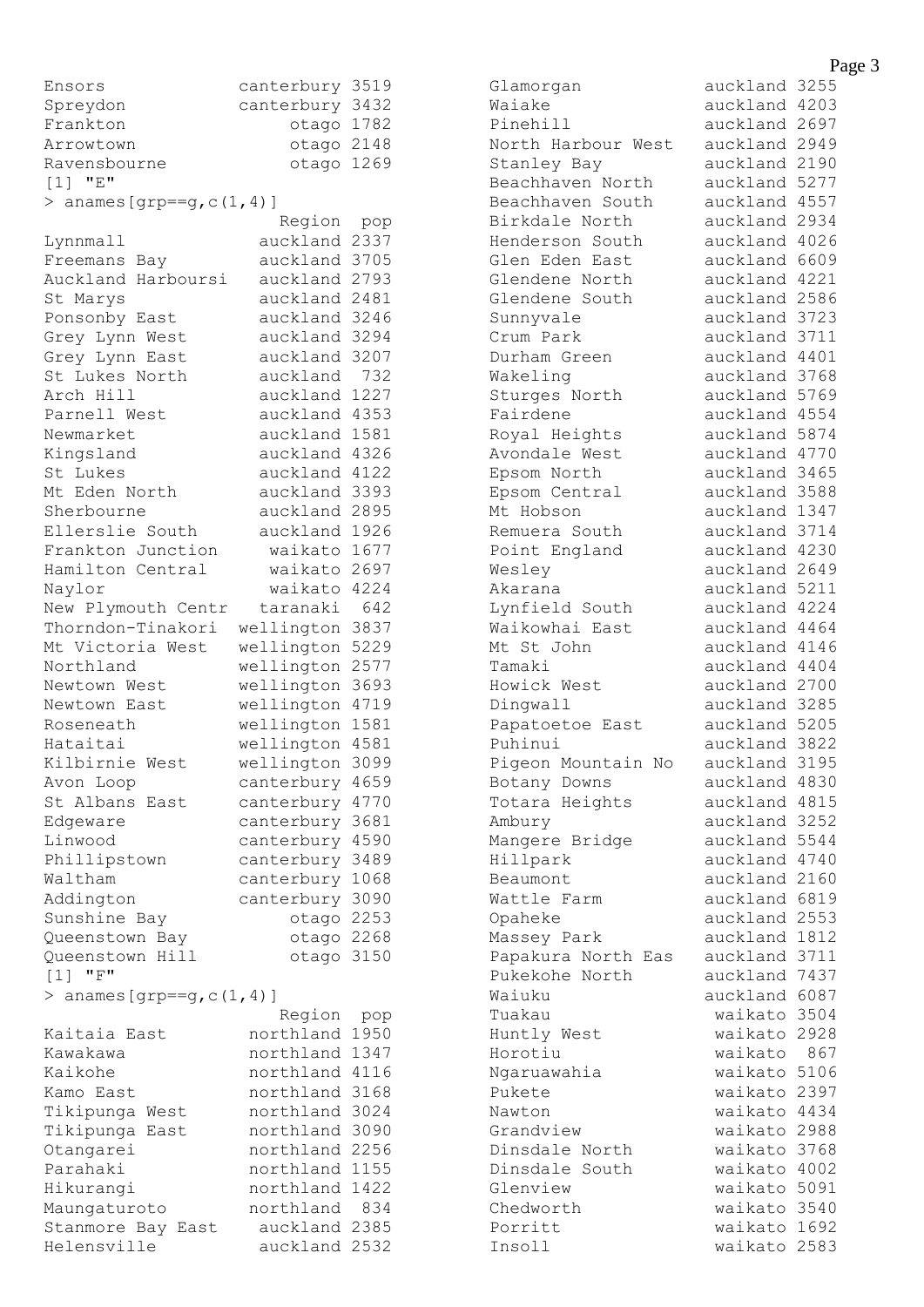| Clarkin            | waikato      | 3006     |
|--------------------|--------------|----------|
| Kihikihi           | waikato      | 1962     |
| Te Awamutu West    | waikato      | 1227     |
| Parkdale           | waikato      | 711      |
| Matarawa           | waikato      | 2025     |
| Stanley Park       | waikato      | 2052     |
| Aotea              | waikato      | 3141     |
| Strathmore         | waikato 2403 |          |
| Te Kuiti           | waikato      | 4419     |
| Turangi            | waikato      | 3240     |
| Nukuhau            | waikato 1506 |          |
| Tauhara            | waikato 4314 |          |
|                    | waikato 2154 |          |
| Richmond Heights   |              |          |
| Te Puke West       |              | bop 2916 |
| Papamoa Beach East |              | bop 3252 |
| Bellevue           |              | bop 3399 |
| Brookfield         |              | bop 4824 |
| Te Reti            |              | bop 1608 |
| Gate Pa            |              | bop 3000 |
| Yatton Park        | bop          | 2394     |
| Ngongotaha North   | bop          | 2874     |
| Fairy Springs      |              | bop 2013 |
| Pukehangi South    | bop          | 2787     |
| Sunnybrook         | bop          | 1938     |
| Utuhina            | bop          | 1404     |
| Hillcrest          | bop          | 1602     |
| Edgecumbe          | bop          | 1626     |
| Whakatane West     | bop          | 3084     |
| Kawerau            |              | bop 6921 |
| Opotiki            | bop          | 4176     |
| Mangapapa          | gisborne     | 4263     |
| Gisborne Airport   | gisborne     | 2742     |
| Kaiti South        | gisborne     | 2841     |
| Wairoa             |              | hb 4272  |
| Raureka            |              | hb 4173  |
| Mayfair            | hb           | 4170     |
| Akina              | hb           | 4296     |
| Camberley          | hb           | 1995     |
| Flaxmere East      | hb           | 3903     |
| Anderson Park      | hb           | 1497     |
| Onekawa South      |              | hb 4371  |
| Tamatea North      | hb           | 2481     |
| Pirimai            |              | hb 3471  |
| Marfell            | taranaki     | 2049     |
| Frankleigh         | taranaki     | 3444     |
| Mangatoki-Moeroa   | taranaki     | 1716     |
| Manaia             | taranaki     | 924      |
| Raetihi            | manawatu     | 1032     |
| Castlecliff North  | manawatu     | 2175     |
| Castlecliff South  | manawatu     | 1266     |
| Mosston            | manawatu     | 1140     |
| Gonville West      |              | 1674     |
|                    | manawatu     |          |
| Lower Aramoho      | manawatu     | 1821     |
| Wembley Park       | manawatu     | 1761     |
| Feilding North     | manawatu     | 3702     |
| Milson             | manawatu     | 5226     |
| Cloverlea          | manawatu     | 2043     |
| Highbury           | manawatu     | 3207     |
| Shannon            | manawatu     | 1371     |
| Titahi Bay North   | wellington   | 2433     |
| Onepoto            | wellington   | 1845     |

|                                    |            | гa   |
|------------------------------------|------------|------|
| Elsdon-Takapuwahia                 | wellington | 2268 |
| Brentwood                          | wellington | 2091 |
| Parkway                            | wellington | 3015 |
| Fernlea                            | wellington | 1956 |
| Arakura                            | wellington | 2469 |
| Homedale West                      | wellington | 2481 |
| Homedale East                      | wellington | 3117 |
| Tawhai                             | wellington | 3186 |
| Holborn                            | wellington | 1986 |
| Taita North                        | wellington | 3024 |
| Taita South                        | wellington | 3033 |
| Naenae North                       | wellington | 4746 |
| Naenae South                       | wellington | 3546 |
| Epuni East                         | wellington | 2973 |
| Waterloo East                      | wellington | 4221 |
| Waiwhetu North                     | wellington | 1434 |
| Moera                              | wellington | 1608 |
| Tawa Central                       | wellington | 4287 |
| Linden                             | wellington | 3810 |
| Karori<br>North                    | wellington | 2520 |
| Karori South                       | wellington | 3903 |
| Strathmore Park                    | wellington | 4434 |
| Wakefield                          | tasman     | 1875 |
| Broads                             | nelson     | 1560 |
| Enner Glynn                        | nelson     | 3075 |
| Cobden                             | westcoast  | 1707 |
| Redwood North                      | canterbury | 4203 |
| Styx Mill                          | canterbury | 3123 |
| Wairarapa                          | canterbury | 1827 |
| Jellie Park                        | canterbury | 2532 |
| Parklands                          | canterbury | 4923 |
| Travis                             | canterbury | 3006 |
| Aranui                             | canterbury | 4668 |
| Avonside                           | canterbury | 3243 |
| Bexley                             | canterbury | 4134 |
| Bromley                            | canterbury | 2976 |
| Hillmorton                         | canterbury | 4446 |
| Lincoln                            | canterbury | 2727 |
| Opoho                              | otago      | 1242 |
| Halfway Bush                       | otago      | 1890 |
| Brockville                         | otago      | 3390 |
| Musselburgh                        | otago      | 2619 |
| Abbotsford                         | otago      | 1788 |
| East Gore                          | southland  | 1410 |
| Heidelberg                         | southland  | 3009 |
| Kingswell-Clifton                  | southland  | 3372 |
| [1]<br>"G"                         |            |      |
| > anames [grp == $g$ , $c(1, 4)$ ] |            |      |
|                                    | Region     | pop  |
| Herekino                           | northland  | 1950 |
| Ahipara                            | northland  | 1125 |
| Okaihau                            | northland  | 714  |
| Waihou Valley-Hupa                 | northland  | 2952 |
| Ngapuhi-Kaikou                     | northland  | 2517 |
| Opouteke-Tanekaha                  | northland  | 4485 |
| Wharekohe-Oakleigh                 | northland  | 3270 |
| Waiotira-Springfie                 | northland  | 1845 |
| Punaruku-Kiripaka                  | northland  | 3663 |
| Bream Bay                          | northland  | 789  |
| Pataua-Whareora                    | northland  | 993  |
| Three Mile Bush                    | northland  | 639  |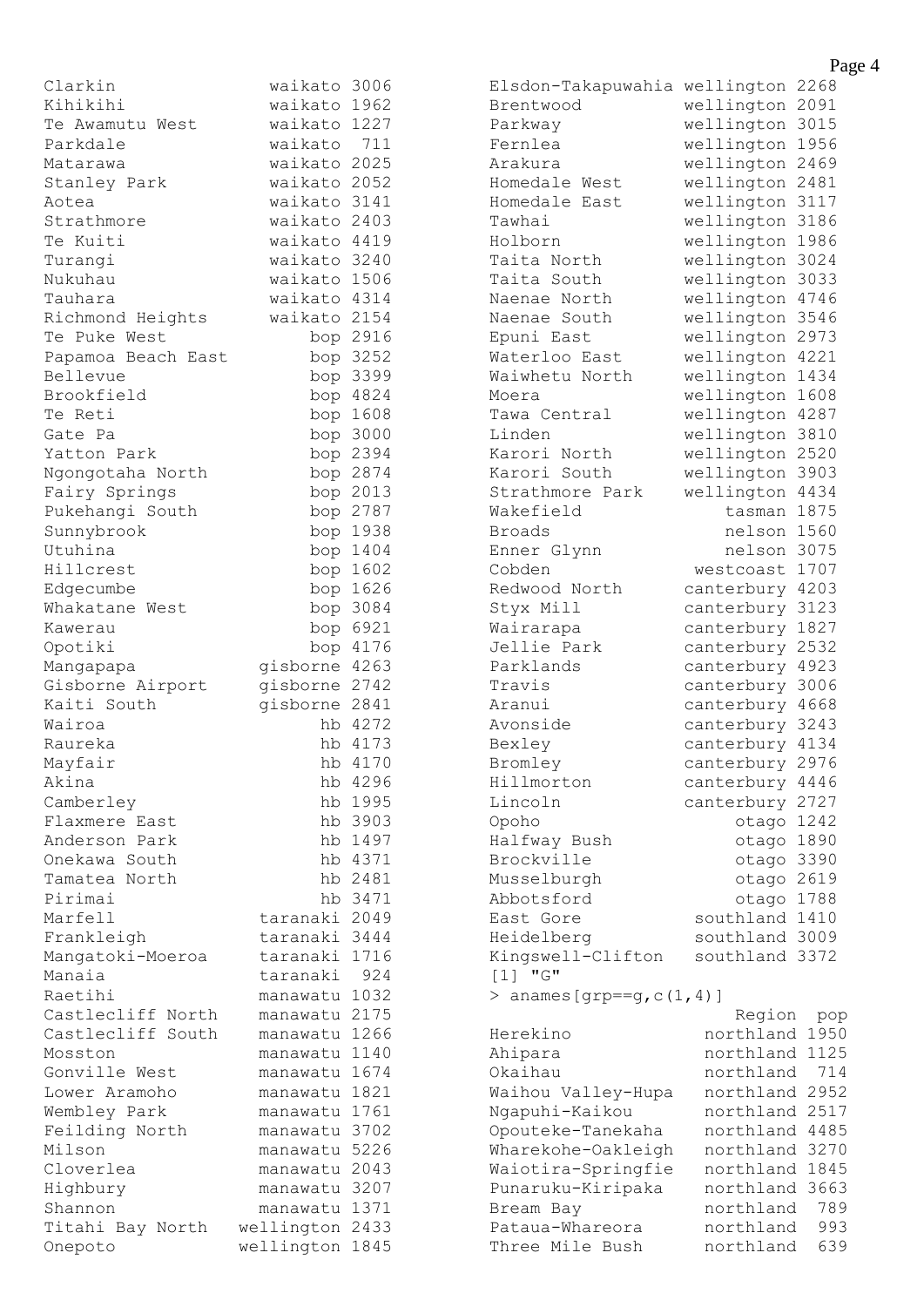| Otaika-Portland    | northland 990                  |      |
|--------------------|--------------------------------|------|
| Maungaru           | northland 1725                 |      |
| Kumeu              | auckland 6603                  |      |
| Hatfields Beach    | auckland 1191                  |      |
| Army Bay           | auckland 3360                  |      |
| Stanmore Bay West  | auckland 2625                  |      |
| Gulf Harbour       | auckland 1896                  |      |
| Silverdale South   | auckland 2070                  |      |
| Silverdale North   | auckland 1008                  |      |
| Dairy Flat-Redvale | auckland 2151                  |      |
| Paremoremo West    | auckland 666                   |      |
| Tauhoa-Puhoi       | auckland 4041                  |      |
| Tahekeroa          | auckland 3504                  |      |
| Kaukapakapa        | auckland 2982                  |      |
| Muriwai Beach      | auckland 2214                  |      |
| Rewiti             | auckland 1839                  |      |
| Riverhead          | auckland 2952                  |      |
| Taupaki            | auckland                       | 834  |
| Awaruku            | auckland 3573                  |      |
| Oaktree            | auckland 4494                  |      |
| Long Bay           | auckland 954                   |      |
| Paremoremo East    | auckland 2193                  |      |
| Greenhithe         | auckland 6390                  |      |
| Kaurilands         | auckland 3060                  |      |
| Titirangi South    | auckland 3333                  |      |
| Konini             | auckland 3594                  |      |
| Waima              | auckland 2367                  |      |
| Laingholm          | auckland 2487                  |      |
| Otimai             | auckland 2511                  |      |
| Henderson West     | auckland 2196                  |      |
| Opanuku            | auckland 2115                  |      |
| Swanson<br>Herald  | auckland 2400                  |      |
| Lucken Point       | auckland 1698<br>auckland 5241 |      |
| Waitakere          | auckland 1902                  |      |
| Karekare           | auckland 2466                  |      |
| Epsom South        | auckland                       | 3483 |
| Glendowie          | auckland 4047                  |      |
| Murvale            | auckland 3909                  |      |
| Dannemora          | auckland 3969                  |      |
| Kilkenny           | auckland 2730                  |      |
| Turanga            | auckland 1998                  |      |
| Beachlands-Maraeta | auckland 5280                  |      |
| Wairere            | auckland 1467                  |      |
| Clevedon           | auckland 2508                  |      |
| Drury              | auckland 3582                  |      |
| Ardmore            | auckland 1338                  |      |
| Takanini West      | auckland 4581                  |      |
| Paerata-Cape Hill  | auckland                       | 864  |
| Patumahoe          | auckland 2259                  |      |
| Kingseat           | auckland 6096                  |      |
| Hunua              | auckland 4374                  |      |
| Glenbrook          | auckland 2073                  |      |
| Bombay             | auckland                       | 753  |
| Buckland           | waikato 1458                   |      |
| Pokeno             | waikato 1761                   |      |
| Mangatawhiri       | waikato 1980                   |      |
| Otaua              | waikato 2001                   |      |
| South Waiuku       | waikato 1638                   |      |
| Onewhero           | waikato 3774                   |      |
| Hauraki Plains     | waikato 2544                   |      |

| Turua                 | waikato      | 1338     |
|-----------------------|--------------|----------|
| Waikato Western<br>Ηi | waikato      | 3786     |
| Te Uku                | waikato      | 1659     |
| Te Akau               | waikato      | 954      |
| Eureka                | waikato      | 2010     |
| Gordonton             | waikato      | 948      |
| Kainui                | waikato      | 2442     |
| Tamahere-Tauwhare     | waikato      | 4623     |
| Waerenga              | waikato      | 1785     |
|                       | waikato      | 951      |
| Maramarua             |              | 2064     |
| Whatawhata            | waikato      |          |
| Tahuroa               | waikato      | 2526     |
| Springdale            | waikato      | 2484     |
| Waihou-Walton         | waikato      | 4344     |
| Okauia                | waikato      | 1908     |
| Te Poi                | waikato      | 816      |
| Hinuera               | waikato      | 891      |
| Rototuna              | waikato      | 3180     |
| Huntington            | waikato      | 3828     |
| Te Pahu               | waikato      | 1194     |
| Hautapu               | waikato 1839 |          |
| Ngahinapouri          | waikato      | 1980     |
| Lake Cameron          | waikato      | 1047     |
| Pirongia              | waikato      | 1335     |
| Kaipaki               | waikato      | 909      |
| Rotoorangi            | waikato      | 1707     |
| Te Rahu               | waikato      | 900      |
| Karapiro              | waikato      | 2559     |
| Otorohanga Rural<br>W | waikato      | 1683     |
| Tapapa                | waikato      | 1038     |
| Arapuni               | waikato      | 2145     |
| Lichfield             | waikato      | 969      |
| Marokopa              | waikato      | 1608     |
| Waipa Valley          | waikato      | 984      |
| Mokauiti              | waikato      | 1182     |
| Oruanui               | waikato      | 2187     |
| Iwitahi               | waikato      | 1992     |
| Ngakuru               | waikato      | 1701     |
| Minden                |              | bop 4245 |
| Kaimai                |              | bop 5223 |
|                       |              |          |
| Upper Papamoa         |              | bop 2007 |
| Paengaroa             | bop          | 900      |
| Rangiuru              | bop          | 2031     |
| Pongakawa             |              | bop 2988 |
| Palm Springs          | bop          | 3093     |
| Matapihi              | bop          | 681      |
| Bethlehem             |              | bop 2517 |
| Gravatt               |              | bop 2724 |
| Kaitemako             |              | bop 1371 |
| Lynmore               |              | bop 3132 |
| Hamurana              | bop          | 2388     |
| Tikitere              | bop          | 2829     |
| Tarawera              | bop          | 1395     |
| Waiwhero              | bop          | 699      |
| Mamaku                | bop          | 726      |
| Kawaha Point          | bop          | 1638     |
| Coastlands            | bop          | 873      |
| Otakiri               | bop          | 3606     |
| Rotoma                |              | bop 1863 |
| Matahina-Minginui     |              | bop 1461 |
| Urewera               | bop          | 2022     |
|                       |              |          |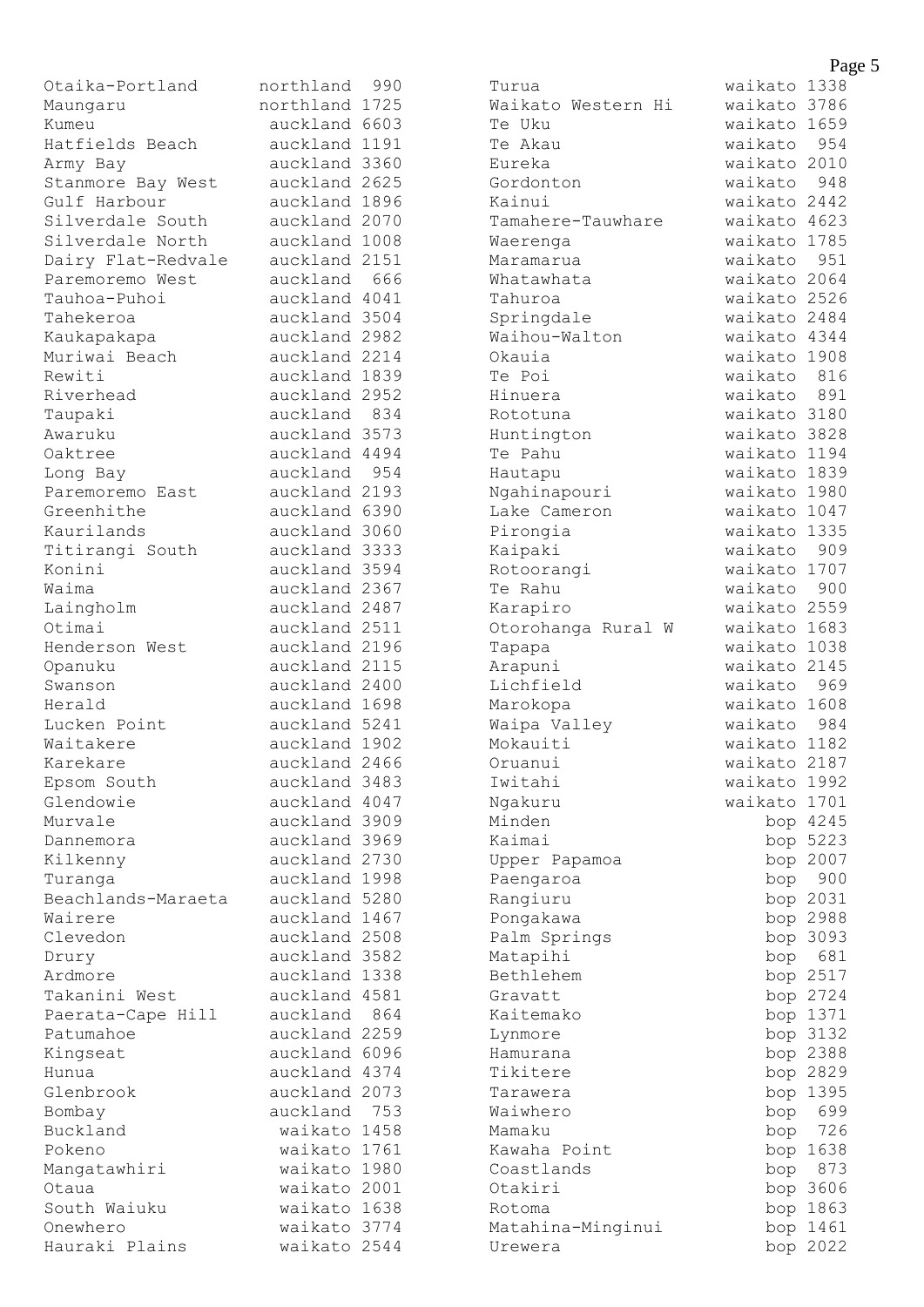| East Cape          | gisborne 2703             |         | Maungakotukutuku         | wellington       | 816 |
|--------------------|---------------------------|---------|--------------------------|------------------|-----|
| Tarndale-Rakauroa  | gisborne 1650             |         | Pauatahanui              | wellington       | 948 |
| Wainui             | gisborne 1515             |         | Endeavour                | wellington 3417  |     |
| Wharekaka          | gisborne 1914             |         | Pukerua Bay              | wellington 1725  |     |
| Tiniroto           | gisborne 2109             |         | Paremata-Postgate        | wellington 2397  |     |
| Manutuke           | gisborne                  | 600     | Discovery                | wellington 2820  |     |
| Tolaga Bay         | gisborne                  | 828     | Riverstone Terrace       | wellington       | 657 |
| Ruakituri-Morere   | hb                        | 705     | Te Marua                 | wellington 1065  |     |
| Karamu             | hb                        | 969     | Akatarawa                | wellington       | 621 |
| Whakatu            | hb                        | 843     | Emerald Hill             | wellington 2721  |     |
| Haumoana           |                           | hb 2202 | Totara Park              | wellington 2850  |     |
| Tangoio            | hb                        | 660     | Mangaroa                 | wellington 1464  |     |
| Sherenden-Puketapu |                           | hb 2433 | Normandale               | wellington 2079  |     |
| Maraekakaho        |                           | hb 1146 | Tirohanga                | wellington 1197  |     |
| Poukawa            |                           | hb 1302 | Belmont                  | wellington 2568  |     |
| Pakipaki           | hb                        | 666     | Korokoro                 | wellington 1284  |     |
| Waimarama          |                           | hb 1020 | Greenacres               | wellington 1464  |     |
| Tutira             | hb                        | 648     | Churton                  | wellington 5982  |     |
| Poraiti            | hb                        | 774     | Khandallah Park          | wellington 2658  |     |
| Meeanee            |                           | hb 1197 | Rangoon Heights          | wellington 2238  |     |
| Tikokino           |                           | hb 2715 | Awarua                   | wellington 3213  |     |
| Elsthorpe-Flemingt |                           | hb 3039 | Seatoun                  | wellington 2130  |     |
| Okoki-Okau         | taranaki 1920             |         | Makara-Ohariu            | wellington       | 756 |
| Oakura             | taranaki 1356             |         | Whareama                 | wellington 1686  |     |
| Mangaoraka         | taranaki                  | 705     | Mt Holdsworth            | wellington 1179  |     |
| Carrington         | taranaki                  | 756     | Aniseed Hill             | tasman           | 627 |
| Lepperton          | taranaki 1917             |         |                          | tasman 1194      |     |
| Kaitake            | taranaki 2358             |         | Hope<br>Ranzau           | tasman           | 729 |
| Kaimata            | taranaki 2601             |         | Brightwater              | tasman 1791      |     |
|                    |                           | 789     |                          | tasman 3813      |     |
| Douglas<br>Toko    | taranaki<br>taranaki 1164 |         | Motueka Outer<br>Wai-Iti | tasman 4890      |     |
|                    |                           |         |                          |                  | 915 |
| Pembroke           | taranaki 1200             | 849     | Golden Downs             | tasman           | 606 |
| Normanby           | taranaki                  |         | Lake Rotoroa             | tasman           |     |
| Ohawe Beach        | taranaki                  | 621     | Whangamoa                | nelson           | 864 |
| Tawhiti            | taranaki                  | 600     | The Brook                | nelson 1164      |     |
| Whenuakura         | taranaki                  | 999     | Renwick                  | marlborough 1872 |     |
| Makakaho           | taranaki                  | 882     | Ward                     | marlborough      | 906 |
| Ngapuke            | manawatu 1584             |         | Dobson                   | westcoast        | 669 |
| Otangiwai-Heao     | manawatu                  | 930     | Amuri                    | canterbury 1530  |     |
| Tangiwai           | manawatu 1347             |         | Loburn                   | canterbury 1581  |     |
| Ohakune            | manawatu 1098             |         | Ashley                   | canterbury       | 885 |
| Maxwell            | manawatu 1527             |         | Waikuku                  | canterbury       | 783 |
| Fordell-Kakatahi   | manawatu 2124             |         | Fernside                 | canterbury 1491  |     |
| Moawhango          | manawatu                  | 693     | Tuahiwi                  | canterbury 1389  |     |
| Pohonui-Porewa     | manawatu 2079             |         | Woodend                  | canterbury 2613  |     |
| Kiwitea            | manawatu 1413             |         | Southbrook               | canterbury       | 744 |
| Pohangina          | manawatu 1062             |         | West Eyreton             | canterbury 1725  |     |
| Stoney Creek       | manawatu                  | 690     | Mandeville               | canterbury 1896  |     |
| Tokorangi-Hiwinui  | manawatu 2310             |         | Ohoka                    | canterbury       | 951 |
| Oroua Downs-Waitoh | manawatu 3135             |         | Ashley Gorge             | canterbury 1263  |     |
| Kairanga           | manawatu                  | 759     | Oaklands West            | canterbury 2385  |     |
| Longburn           | manawatu                  | 648     | Aidanfield               | canterbury 1320  |     |
| Ashhurst           | manawatu 2526             |         | Halswell Domain          | canterbury 1275  |     |
| Turitea            | manawatu 1611             |         | Travis Wetland           | canterbury 3828  |     |
| Norsewood-Herbertv | manawatu 3447             |         | Marshland                | canterbury 3870  |     |
| Papatawa           | manawatu 1062             |         | Waimairi Beach           | canterbury 2889  |     |
| Mangatainoka       | manawatu 1569             |         | Styx                     | canterbury 3108  |     |
| Nireaha-Tiraumea   | manawatu 1077             |         | Heathcote Valley         | canterbury 1980  |     |
| Moutoa             | manawatu                  | 870     | Lyttelton                | canterbury 3072  |     |
| Raumati South      | wellington 3546           |         | Little River             | canterbury 1023  |     |
| Paekakariki        | wellington 1599           |         | Kirwee                   | canterbury 3030  |     |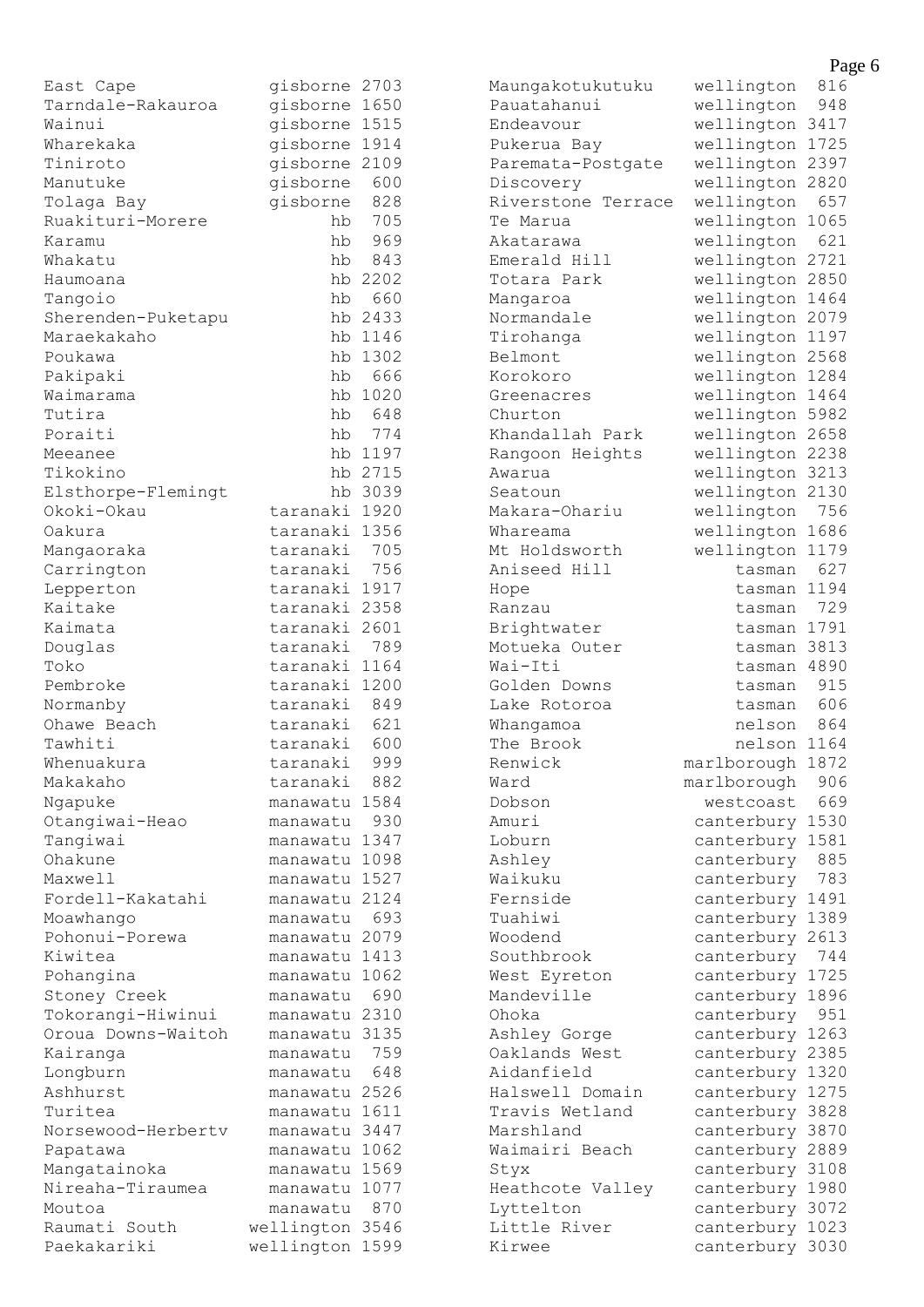| Prebbleton                         | canterbury    | 3021 |
|------------------------------------|---------------|------|
| West Melton                        | canterbury    | 5613 |
| Springston                         | canterbury    | 3678 |
| Selwyn-Rakaia                      | canterbury    | 3462 |
| Mt Somers                          | canterbury    | 2364 |
| Hinds                              | canterbury    | 3699 |
| Chertsey                           | canterbury    | 2079 |
| Mackenzie                          | canterbury    | 1536 |
| Aviemore                           | canterbury    | 666  |
| Maniototo                          | otago 1035    |      |
| Hawea                              | otago 1599    |      |
| Wakatipu                           | otago 2646    |      |
| Evansdale                          | otago         | 1281 |
| Saddle Hill                        | otago         | 660  |
| Taieri                             | otago         | 2700 |
| Broad Bay-Portobel                 | otago         | 1104 |
| Concord                            | otago         | 1962 |
| Bruce                              | otago         | 2661 |
| Kaitangata                         |               | 810  |
|                                    | otago         |      |
| Clutha                             | otago 3255    |      |
| Tuapeka                            | otago 1761    |      |
| Waikaia                            | southland     | 1569 |
| Hokonui                            | southland     | 2736 |
| Waianiwa                           | southland     | 1824 |
| Dacre                              | southland     | 1557 |
| Waituna                            | southland     | 1641 |
| Toetoes                            | southland     | 1611 |
| Mararoa River                      | southland     | 1293 |
| Wairio                             | southland     | 906  |
| Te Waewae                          | southland     | 1308 |
| Fairfax                            | southland     | 1797 |
| Chatton                            | southland     | 1578 |
| Kaiwera                            | southland     | 882  |
| Makarewa                           | southland     | 1284 |
| Otatara                            | southland     | 2436 |
| Greenhills                         | southland     | 741  |
| Chatham Islands                    | outside       | 609  |
| "H"<br>$\lceil 1 \rceil$           |               |      |
| > anames [grp == $g$ , $c(1, 4)$ ] |               |      |
|                                    | Region        | pop  |
| Peachgrove                         | waikato       | 2838 |
| Hamilton East                      | waikato       | 3663 |
| Silverdale                         | waikato 2514  |      |
| Hillcrest West                     | waikato 3576  |      |
| Papaeoia                           | manawatu 2772 |      |
| Palmerston North C                 | manawatu 3099 |      |
| West End                           | manawatu      | 4635 |
| Hokowhitu West                     |               | 4050 |
|                                    | manawatu      |      |
| Trentham South                     | wellington    | 1023 |
| Kelburn                            | wellington    | 3645 |
| Adelaide                           | wellington    | 942  |
| Sockburn                           | canterbury    | 5706 |
| Ilam                               | canterbury    | 4335 |
| Upper Riccarton                    | canterbury    | 2889 |
| Wharenui                           | canterbury    | 2406 |
| Mona Vale                          | canterbury    | 2436 |
| Riccarton                          | canterbury    | 3792 |
| Hagley Park                        | canterbury    | 1908 |
| High St-Stuart St                  | otago         | 2409 |
| North East Valley                  | otago         | 4410 |
| Woodhaugh                          | otago         | 840  |

Otakaro Park southland 690 Crinan southland 1611 [1] "I" > anames  $[qrp == q, c(1, 4)]$  Region pop Vinetown northland 1521 Morningside northland 2148 Crown Hill auckland 3267 Hauraki auckland 5634 Seacliffe auckland 3300 Bayswater auckland 2310 Glenfield Central auckland 4554 Forrest Hill auckland 5286 Monarch Park auckland 4761 Sunnybrae auckland 2943 Northcross auckland 2943<br>Northcross auckland 3036 North Harbour East auckland 3696 Narrow Neck auckland 3618 Ocean View auckland 4542 Tuff Crater auckland 4215 Northcote South auckland 4122 Birkenhead East auckland 4005 New Lynn North auckland 2406 New Lynn South auckland 2472 Fruitvale auckland 4191 Rewarewa auckland 4104 Matipo auckland 2823 Te Atatu Central auckland 4461 Edmonton auckland 3198 Mcleod auckland 5391<br>Hobsonville auckland 3378 Hobsonville auckland 3378 Avondale South auckland 5163 Parnell East auckland 2166 Abbotts Park auckland 4128 Meadowbank North auckland 6156 Meadowbank South auckland 4854 Orakei North auckland 5379 Mission Bay auckland 5364 Owairaka East auckland 4134 Royal Oak auckland 5424 Hillsborough West auckland 6846 Hillsborough East auckland 4239 Lynfield North auckland 5397 Onehunga North Wes auckland 3471 Onehunga South Wes auckland 3609 Panmure Basin auckland 2511<br>Howick Central auckland 5766 Howick Central auckland 5766 Papatoetoe North auckland 5064 Pakuranga Central auckland 3306 Edgewater auckland 3960<br>Manurewa Central auckland 3885 Manurewa Central Takanini South auckland 3387 Papakura Central auckland 1986 Bryant waikato 5730 Beerescourt waikato 3111 Hamilton Lake waikato 3876<br>Frederley waikato 3804 Enderley waikato 3894 Taupo Central waikato 3624 Mt Maunganui North bop 3738 Omanu bop 5013 Kuirau bop 1107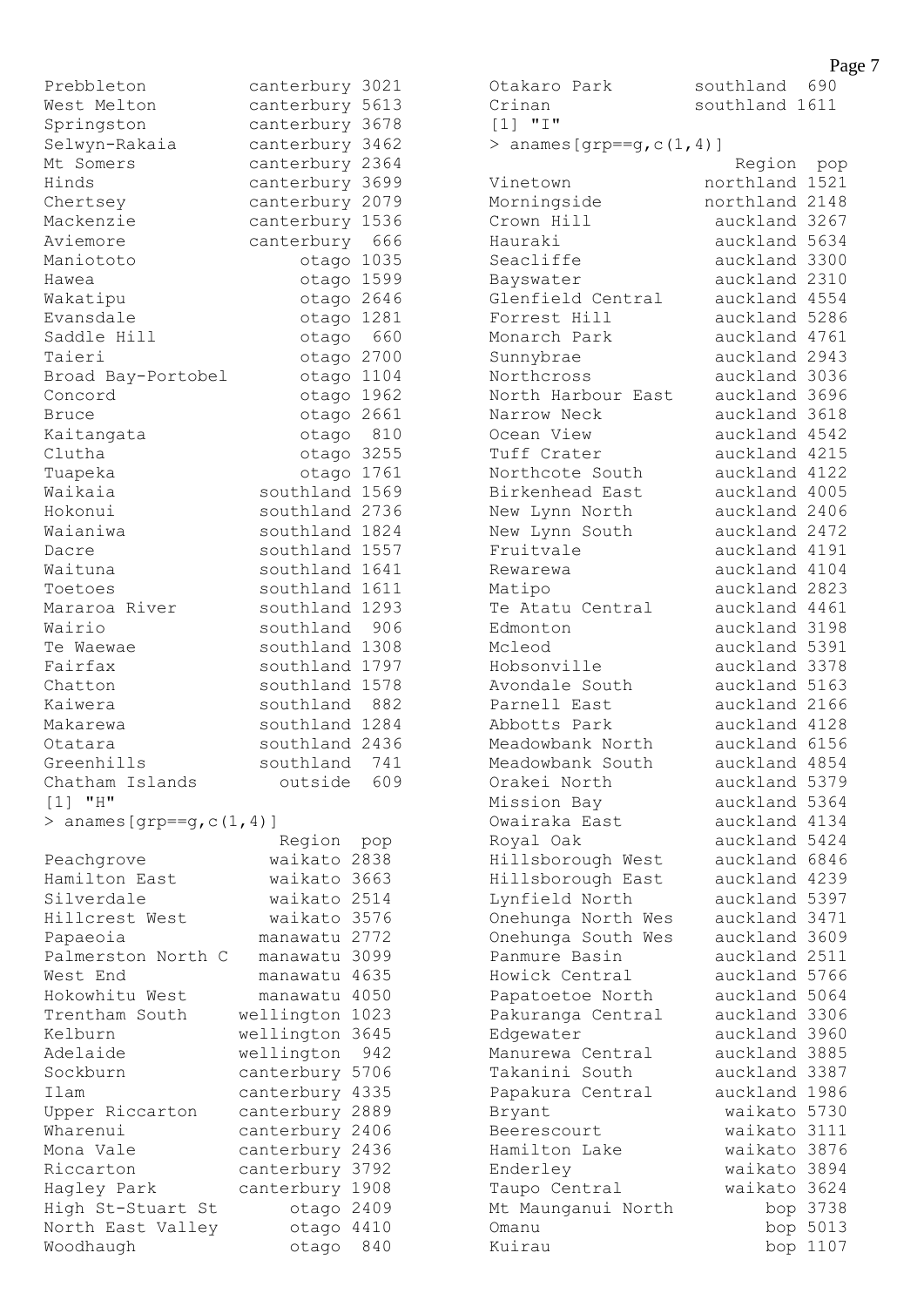Victoria bop 1647 St Leonards hb 2793 Nelson Park hb 2361 Mclean Park hb 2418 Kawaroa taranaki 1896 Marsland Hill taranaki 1317 Laird Park manawatu 2214 Bulls manawatu 1659 Takaro manawatu 5229 Palmerston North H manawatu 2670 Roslyn manawatu 5382 Terrace End manawatu 2979 Awapuni North manawatu 3405 Hokowhitu East manawatu 4941 Titahi Bay South wellington 3246 Clouston Park wellington 2325 Wallaceville wellington 2157 Trentham North wellington 2763 Avalon East wellington 2298 Epuni West wellington 3090 Waiwhetu South wellington 2517 Johnsonville South wellington 2925 Raroa wellington 3240 Berhampore wellington 2598 Oriental Bay wellington 1113 Kilbirnie East wellington 3333 Miramar South wellington 3471 Miramar North wellington 4863 Tahunanui nelson 1998 Grampians nelson 2034 Nelson Airport nelson 843 Mayfield marlborough 2694 Oaklands East canterbury 3270 Hornby North canterbury 3174 Hornby South canterbury 4833 Broomfield canterbury 2418 Middleton canterbury 1230 Northcote canterbury 2415 Aorangi canterbury 5376 Merivale canterbury 3012 Rutland canterbury 5190 Shirley West canterbury 3636 Chisnall canterbury 2859 Richmond North canterbury 2940 Richmond South canterbury 2469 Linwood North canterbury 2547 Linwood East canterbury 1893 Woolston West canterbury 3339 Sydenham canterbury 5481 Barrington North canterbury 5364 Hoon Hay canterbury 2793 Somerfield canterbury 3543 North Beach canterbury 4677 New Brighton canterbury 2556 South Brighton canterbury 3645 Wanaka otago 5040 Forrester Park otago 813 Pine Hill **blue** otago 2466 Wakari **Wakari** otago 3069 Roslyn North otago 1716 Mornington **otago 3390** 

## Belleknowes otago 1794 Caversham otago 5055 Forbury botago 972 St Kilda West otago 1878<br>St Kilda Central otago 1719 St Kilda Central Te Anau southland 1902 Grasmere southland 3312 Waverley-Glengarry southland 2301 Hawthorndale southland 2187 Richmond southland 2865 Georgetown southland 2232 Appleby-Kew southland 1800 [1] "J"  $>$  anames [qrp==q, c(1,4)] Region pop Karikari Peninsula northland 4230 Houhora **northland** 837 Motutangi-Kareponi northland 1755 Mangapa-Matauri Ba northland 2646 Hokianga North northland 1962 Hokianga South northland 2610 Kapiro **northland** 2445 Waitangi northland 795 Pokere-Waihaha northland 2490 Ohaeawai northland 711 Marsden Point-Ruak northland 2916 Maungatapere northland 1281 Parua Bay **northland** 1944 Bream Head northland 1245 Springs Flat northland 1365 Te Hihi northland 837 Riverside **northland** 888 Horahora northland 1026 Kaipara Coastal northland 2982 Rehia-Oneriri northland 5052 Mangawhai northland 810 Wade Heads auckland 2688 Cape Rodney auckland 6225 Parakai auckland 1371 South Head auckland 1335 Torbay auckland 4554 Rothesay Bay auckland 5016 Murrays Bay auckland 4581 Mairangi Bay auckland 5277 Campbells Bay auckland 2316 Castor Bay auckland 2874 Mt Victoria auckland 5337 Chelsea auckland 3834 Remuera West auckland 3255 Waitaramoa auckland 3885 Orakei South auckland 3426 Kohimarama East auckland 3567 Waiheke Island auckland 7686 Great Barrier Isla auckland 852 Mellons Bay **auckland** 3048 Cockle Bay auckland 4776 Bucklands and East auckland 5070 Bleakhouse auckland 1881 Bucklands Beach So auckland 2598 Half Moon Bay auckland 3435 Pakuranga North auckland 4338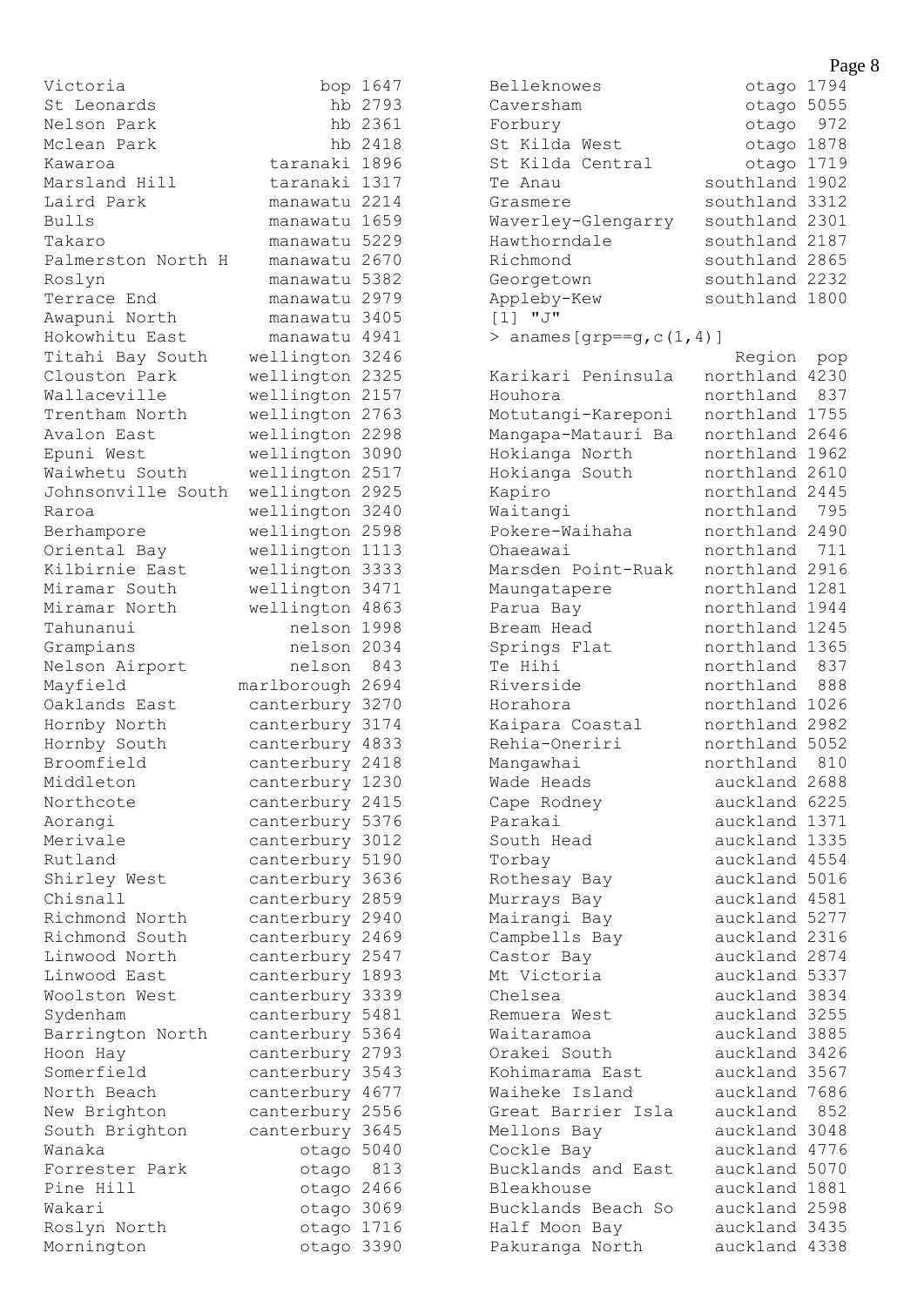|                          |               |                      |                                       | Page 9     |
|--------------------------|---------------|----------------------|---------------------------------------|------------|
| Sunnyhills               | auckland 3279 |                      | manawatu 1521<br>Blueskin             |            |
| Maungamaungaroa          | auckland 4536 |                      | Lake Alice<br>manawatu 2691           |            |
| Golfland                 | auckland 2388 |                      | manawatu 1923<br>Kauwhata             |            |
| Millhouse                | auckland 5043 |                      | Whakarongo<br>manawatu                | 774        |
| Shelly Park              | auckland 2097 |                      | Awapuni West<br>manawatu 1407         |            |
| Kawakawa-Orere           | auckland 1062 |                      | Hokowhitu Lagoon<br>manawatu 1560     |            |
| Hingaia                  | auckland 642  |                      | Aokautere<br>manawatu 3171            |            |
| Pahurehure               | auckland 3030 |                      | Woodville<br>manawatu 1401            |            |
| Awhitu                   | auckland 2538 |                      | Lake Horowhenua<br>manawatu           | 765        |
| Whitianga                | waikato 3768  |                      | Waiopehu<br>manawatu 1557             |            |
| Coromandel               | waikato 1476  |                      | Kohitere<br>manawatu                  | 717        |
| Te Rerenga               | waikato 4170  |                      | manawatu 3015<br>Mangaore-Manakau     |            |
| Hikuai                   | waikato 3252  |                      | Otaki Forks<br>wellington 1413        |            |
| Ohinemuri                | waikato 3156  |                      | wellington<br>Te Horo                 | 672        |
| Matangi                  | waikato 1788  |                      | wellington 1110<br>Otaihanga          |            |
| Oueenwood                | waikato 3018  |                      | wellington 2457<br>Papakowhai         |            |
| Riverlea                 | waikato 2532  |                      | Plimmerton<br>wellington 2058         |            |
| Kihikihi Flat            | waikato 705   |                      | wellington 2280<br>Mana-Camborne      |            |
| Tirau                    | waikato       | 729                  | wellington 3144<br>Pinehaven          |            |
| Paraonui                 | waikato 1788  |                      | wellington 3198<br>Heretaunga-Silvers |            |
| Tokoroa Central          | waikato       | 807                  | wellington 1680<br>Manuka             |            |
| Mangakino                | waikato 1017  |                      | wellington<br>Waterloo West           | 915        |
| Acacia Bay               | waikato 1230  |                      | wellington 1317<br>Woburn North       |            |
| Lakewood                 | waikato 1239  |                      | wellington 4716<br>Eastbourne         |            |
| Maketu Community         |               | bop 1179             | wellington 3585<br>Tawa South         |            |
| Te Puna                  |               | bop 2463             | wellington 3633<br>Te Kainga          |            |
| Tahawai                  |               | bop 1743             | wellington 3465<br>Karori East        |            |
| Aongatete                |               | bop 2610             | wellington 1200<br>Karaka Bay-Worser  |            |
| Ohauiti-Ngapeke          |               | bop 648              | Opaki-Fernridge<br>wellington 1251    |            |
| Bethlehem East           |               | bop 3087             | wellington 1443<br>Kopuaranga         |            |
| Pacific View             |               | bop 2685             | Te Wharau<br>wellington 1485          |            |
| Palm Beach               |               | bop 3456             | wellington 2784<br>Kahutara           |            |
| Welcome Bay East         |               | bop 3072             | wellington 2340<br>Featherston        |            |
| Ngongotaha South         |               | bop 1101             | Golden Bay<br>tasman 3678             |            |
| Pomare                   |               | bop 1491             | tasman 1878<br>Mapua                  |            |
| Ohope<br>Matata          |               | bop 2856             | Kaiteriteri<br>tasman<br>Riwaka       | 735<br>846 |
|                          |               | bop 639              | tasman<br>nelson 1344                 |            |
| Cape Runaway<br>Waiotahi |               | bop 1377<br>bop 2820 | Ngawhatu<br>Saxton<br>nelson 1698     |            |
| Makaraka                 | gisborne 1044 |                      | Clifton<br>nelson 1086                |            |
| Whataupoko               | gisborne 3696 |                      | Atawhai<br>nelson 2208                |            |
| Riverdale                | gisborne 1614 |                      | Britannia<br>nelson 1335              |            |
| Raupunga                 | hb            | 642                  | nelson 1713<br>Bronte                 |            |
| Whakaki                  | hb            | 822                  | nelson 1215<br>Atmore                 |            |
| Mahia                    | hb            | 849                  | Tahuna Hills<br>nelson 2130           |            |
| Clive                    |               | hb 1581              | marlborough 1269<br>Omaka             |            |
| Longlands South          | hb            | 924                  | Spring Creek-River marlborough 1620   |            |
| Iona                     |               | hb 2844              | marlborough 1158<br>Waikawa           |            |
| Havelock Hills           | hb            | 750                  | marlborough 4569<br>Wairau            |            |
| Te Mata Hills            | hb            | 936                  | Marlborough Sounds marlborough 3408   |            |
| Bay View                 |               | hb 1773              | Witherlea<br>marlborough 4542         |            |
| Westshore                |               | hb 1074              | Orowaiti<br>westcoast                 | 612        |
| Hospital Hill            |               | hb 2793              | westcoast 1215<br>Westport Rural      |            |
| Bluff Hill               |               | hb 2697              | Reefton<br>westcoast                  | 948        |
| Waipawa                  |               | hb 1926              | Karoro<br>westcoast                   | 879        |
| Glen Avon                | taranaki 717  |                      | South Beach-Camero<br>westcoast       | 963        |
| Fernleigh                | taranaki      | 837                  | westcoast 1218<br>Runanga-Rapahoe     |            |
| Barrett                  | taranaki 1467 |                      | Hokitika Rural<br>westcoast           | 828        |
| Upper Westown            | taranaki 1500 |                      | Kaikoura Rural<br>canterbury 1446     |            |
| Eltham                   | taranaki 1980 |                      | canterbury<br>Hanmer Springs          | 732        |
| Hawera West              | taranaki      | 645                  | canterbury<br>Parnassus               | 879        |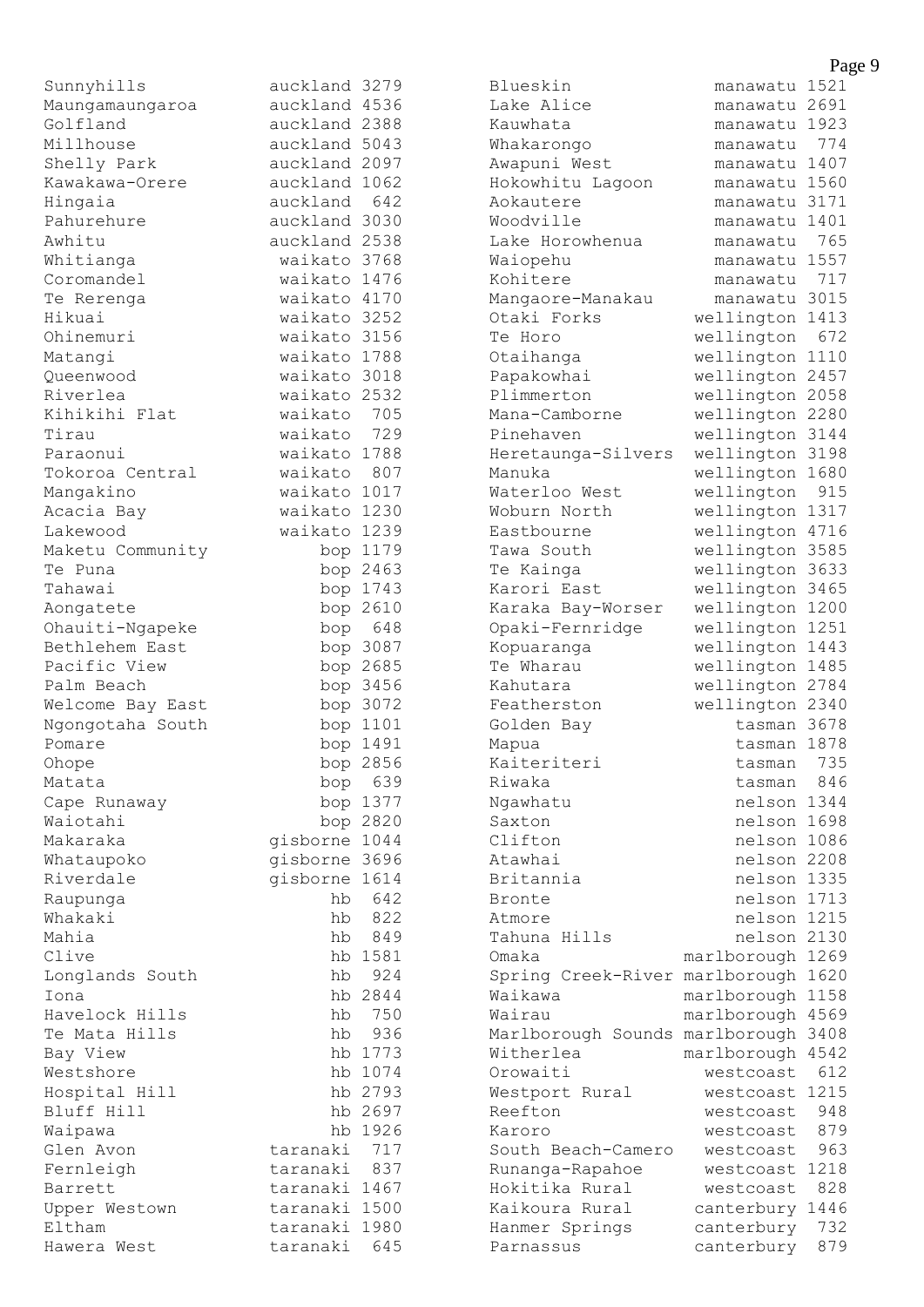| Hurunui                      | canterbury     | 2580         |
|------------------------------|----------------|--------------|
| Leithfield                   | canterbury     | 2385         |
| Pines-Kairaki Beac           | canterbury     | 711          |
| Coldstream                   | canterbury     | 732          |
| Mansfield                    | canterbury     | 1965         |
| Courtenay                    | canterbury     | 876          |
| Clarkville                   | canterbury     | 981          |
| Halswell South               | canterbury     | 2298         |
| Yaldhurst                    | canterbury     | 642          |
| Westmorland                  | canterbury     | 1500         |
| Hendersons Basin             | canterbury     | 696          |
| Belfast South                | canterbury     | 2457         |
| Sawyers Arms                 | canterbury     | 3132         |
| Harewood                     | canterbury     | 3231         |
| Russley                      | canterbury     | 2991         |
| Holmwood                     | canterbury     | 2229         |
| Deans Bush                   | canterbury     | 1668         |
| Hawthornden                  | canterbury     | 3309         |
| Merrin                       | canterbury     | 1578         |
| Cashmere West                | canterbury     | 3120         |
| Cashmere East                | canterbury     | 3756         |
| Rapaki Track                 | canterbury     | 1557         |
| Mt Pleasant                  | canterbury     | 4158         |
| Diamond Harbour              | canterbury     | 1389         |
| Governors Bay                | canterbury     | 873          |
| Akaroa Harbour               | canterbury     | 735          |
| Malvern                      | canterbury     | 2742         |
| Leeston                      | canterbury     | 1296         |
| Southbridge                  | canterbury     | 735          |
| Fairton                      | canterbury     | 1533         |
| Rakaia                       | canterbury     | 1071         |
| Tinwald                      | canterbury     | 2823         |
| Otipua Creek-Washd           | canterbury     | 609          |
| Orari                        | canterbury     | 4092         |
| Levels                       | canterbury     | 3666         |
| Washdyke                     | canterbury     | 936          |
| Twizel<br>Community          | canterbury     | 1017         |
| Waihao                       | canterbury     | 4197         |
| Weston                       | otago          | 762          |
| Maheno                       | otago          | 3708         |
| Waihemo                      | otago          | 675          |
| Teviot                       | otago          | 1071         |
| Dunstan                      | otago          | 3768         |
| Clyde                        | otago          | 921          |
| Cromwell                     | otago          | 3588         |
| Kelvin Heights               | otago          | 960          |
| Fairfield                    | otago          | 2268         |
| Brighton                     | otago          | 1449         |
| Outram                       | otago          | 639          |
| Wingatui                     | otago          | 1173         |
| Glenleith                    | otago          | 642          |
| Helensburgh                  | otago          | 1005         |
| Andersons<br>Bay<br>Vauxhall | otago          | 2514<br>3918 |
| Leonards-Blanke<br>St        | otago          | 747          |
| Inner Peninsula              | otago          | 957          |
| Macandrew Bay                | otago<br>otago | 1143         |
| Sawyers<br>Bay               | otago          | 1281         |
| Port Chalmers                | otago          | 1335         |
| Taieri<br>East               | otago          | 1374         |
| Otautau                      | southland      | 753          |
|                              |                |              |

Riverton West southland 1026 Mataura southland 1563 Mill Road-Woodend southland 633 Rosedale southland 3882 Gladstone-Avenal southland 3765 Bluff southland 1791 [1] "K" > anames  $[qrp == q, c(1, 4)]$  Region pop Kaitaia West northland 3249<br>Kensington northland 1341 northland 1341 Woodhill northland 1647 Sherwood Rise northland 3639 Onerahi northland 2100 Dargaville northland 4452 Wellsford auckland 1671 Waipareira West auckland 924 Vipond auckland 2466 Browns Bay auckland 3981<br>Westlake auckland 4425 Westlake auckland 4425 Takapuna Central auckland 2811 Windsor Park auckland 1800 Henderson North auckland 5304 Westgate auckland 1095 Blockhouse Bay auckland 5859 Point Chevalier We auckland 3390 Waiata **auckland** 4101 Kohimarama West auckland 3246 Glen Innes North auckland 5706 Waikowhai West auckland 3378 One Tree Hill Cent auckland 2553 Papatoetoe Central auckland 4302 Aberfeldy auckland 4191 Pukekohe West auckland 5844 Bledisloe Park auckland 2418 Raglan waikato 2637 Huntly East waikato 3909 Te Kowhai waikato 1356 Morrinsville West waikato 2547 Morrinsville East waikato 4056 Matamata South waikato 3678 Flagstaff waikato 3768 Chartwell waikato 2352 Cambridge North waikato 2928 Leamington West **waikato 3009** Leamington East waikato 3750 Te Awamutu East waikato 2490 Te Awamutu South waikato 2928 Otorohanga waikato 2589 Putaruru waikato 3768 Hilltop waikato 3603 Doncaster bop 1449 Arataki bop 5127 Otumoetai South bop 3357 Judea bop 2397 Hairini bop 5208<br>Tauranga Hospital bop 1932<br>Owhata East bop 2133 Tauranga Hospital Owhata East Springfield bop 4278 Glenholme West bop 2277 Whakatane North bop 3114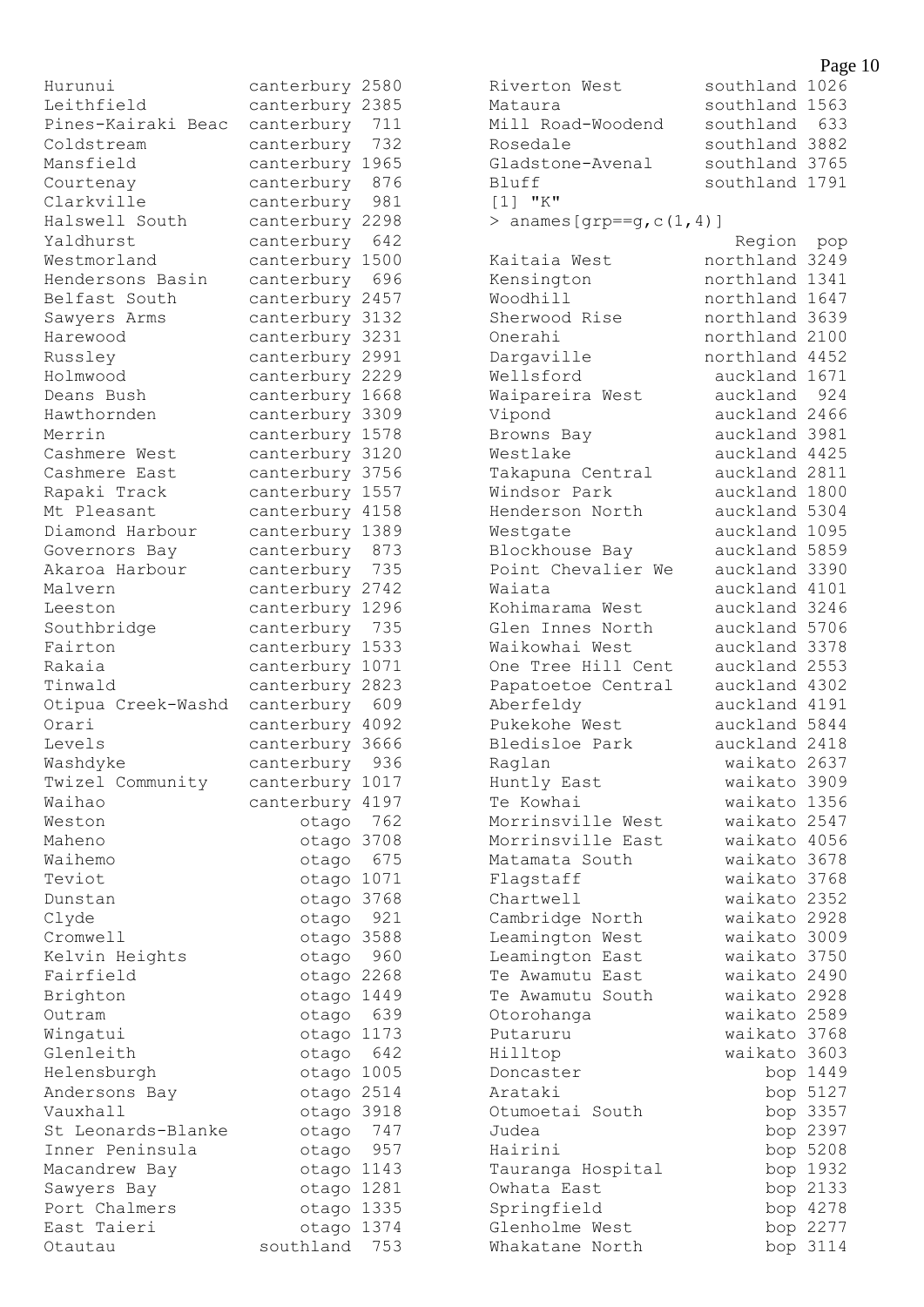| Trident            |               | bop 3159 |
|--------------------|---------------|----------|
| Allandale-Mokorua  |               | bop 3864 |
| Te Hapara          | gisborne 4284 |          |
| Gisborne Central   | gisborne 3117 |          |
| Kaiti North        | gisborne 2046 |          |
| Mahora             |               | hb 3765  |
| Frimley            |               | hb 1524  |
| Parkvale           |               | hb 3054  |
| Hastings Central   |               | hb 2931  |
| Marewa             |               | hb 4614  |
| Tamatea South      |               | hb 2634  |
| Waipukurau         |               | hb 4008  |
| Bell Block         | taranaki 4068 |          |
| Waitara West       | taranaki 3615 |          |
| Waitara East       | taranaki 2676 |          |
| Moturoa            | taranaki      | 3558     |
| Lynmouth           | taranaki      | 2139     |
| Spotswood          | taranaki 2013 |          |
| Westown            | taranaki      | 3402     |
| Mount Bryan        | taranaki      | 891      |
| Fitzroy            | taranaki 3591 |          |
| Welbourn           | taranaki 1698 |          |
| Struan Park        | taranaki      | 4716     |
| Inglewood          | taranaki      | 3090     |
| Stratford West     | taranaki 3264 |          |
| Stratford East     | taranaki      | 2073     |
| Opunake            | taranaki      | 1365     |
| Hawera North       | taranaki      | 3930     |
| Hawera South       | taranaki      | 3789     |
| Patea              | taranaki      | 1140     |
| Waverley           | taranaki      | 858      |
| Tarrangower        | manawatu 1311 |          |
| Taumarunui Central | manawatu      | 2619     |
| Gonville South     | manawatu      | 3111     |
| Gonville East      | manawatu 1302 |          |
| Wanganui Collegiat | manawatu      | 1113     |
| Wanganui Central   | manawatu      | 1383     |
| Upper Aramoho      | manawatu      | 2142     |
| Williams Domain    | manawatu      | 2121     |
| Kowhai Park        | manawatu      | 2148     |
| Durie Hill         | manawatu      | 1446     |
| Taihape            | manawatu      | 1788     |
| Marton             | manawatu      | 4680     |
| Feilding Central   | manawatu      | 2775     |
| Feilding East      | manawatu      | 2865     |
| Westbrook          | manawatu      | 4203     |
| Awapuni South      | manawatu      | 3231     |
| Dannevirke West    | manawatu      | 2274     |
| Dannevirke East    | manawatu      | 3246     |
| Pahiatua           | manawatu 2562 |          |
| Levin West         | manawatu      | 2592     |
| Levin South        | manawatu      | 1956     |
| Paraparaumu BeachN | wellington    | 3255     |
| Ebdentown          | wellington    | 2142     |
| Elderslea          | wellington    | 3201     |
| Moonshine          | wellington    | 2220     |
| Boulcott           | wellington    | 2448     |
| Hutt Central       | wellington    | 3738     |
| Masterton West     | wellington    | 3000     |
| Masterton East     | wellington    | 3393     |
| Solway North       | wellington    | 2223     |

Solway South wellington 2913 Ngaumutawa wellington 1380 Carterton wellington 4122 Takaka tasman 1149 Richmond East<br>
Richmond West<br>
tasman 5988 Richmond West Motueka West tasman 3414 Nayland nelson 732 Maitlands nelson 2382 Langbein nelson 3192 Blenheim Central marlborough 2736 Whitney marlborough 4161 Redwoodtown marlborough 5151 Westport Urban westcoast 3900 Blaketown westcoast 972 Greymouth Central westcoast 699 Greymouth South westcoast 2898 Hokitika Urban westcoast 3078 Kaikoura Township canterbury 2175 Rangiora West canterbury 4431 Rangiora East canterbury 1641 Rangiora North canterbury 3219 Kaiapoi North canterbury 4143 Kaiapoi South canterbury 2199 Kaiapoi West canterbury 1068 Redwood South canterbury 3312 Casebrook canterbury 2370 Kaimahi canterbury 4575<br>Bishopdale canterbury 2457 Burnside canterbury 2370 Bryndwr canterbury 3081<br>Fendalton canterbury 2901 Fendalton canterbury 2901<br>Westburn canterbury 2871 Masham canterbury 2970 Avonhead canterbury 3531 Belfast canterbury 3966 Papanui canterbury 3543 Strowan canterbury 3960<br>Shirley East canterbury 3534 Burwood canterbury 2871<br>Dallington canterbury 3600 Avondale canterbury 4296 Ferrymead canterbury 2967 Opawa canterbury 3366 St Martins canterbury 4452 Barrington South canterbury 2937 Hoon Hay South canterbury 2034 Beckenham canterbury 2451 Rawhiti canterbury 4971 Sumner canterbury 3981 Darfield canterbury 1479 Methven canterbury 1323 Netherby canterbury 1485<br>
Hampstead canterbury 2472 Marchwiel canterbury 3678<br>Fraser Park canterbury 2805 Seaview canterbury 2589 Watlington canterbury 2253 Parkside canterbury 2421 Timaru Gardens canterbury 1548 Maori Hill otago 1824

canterbury 2457 canterbury 2871 canterbury 3534 canterbury 3600 canterbury 2472 canterbury 2805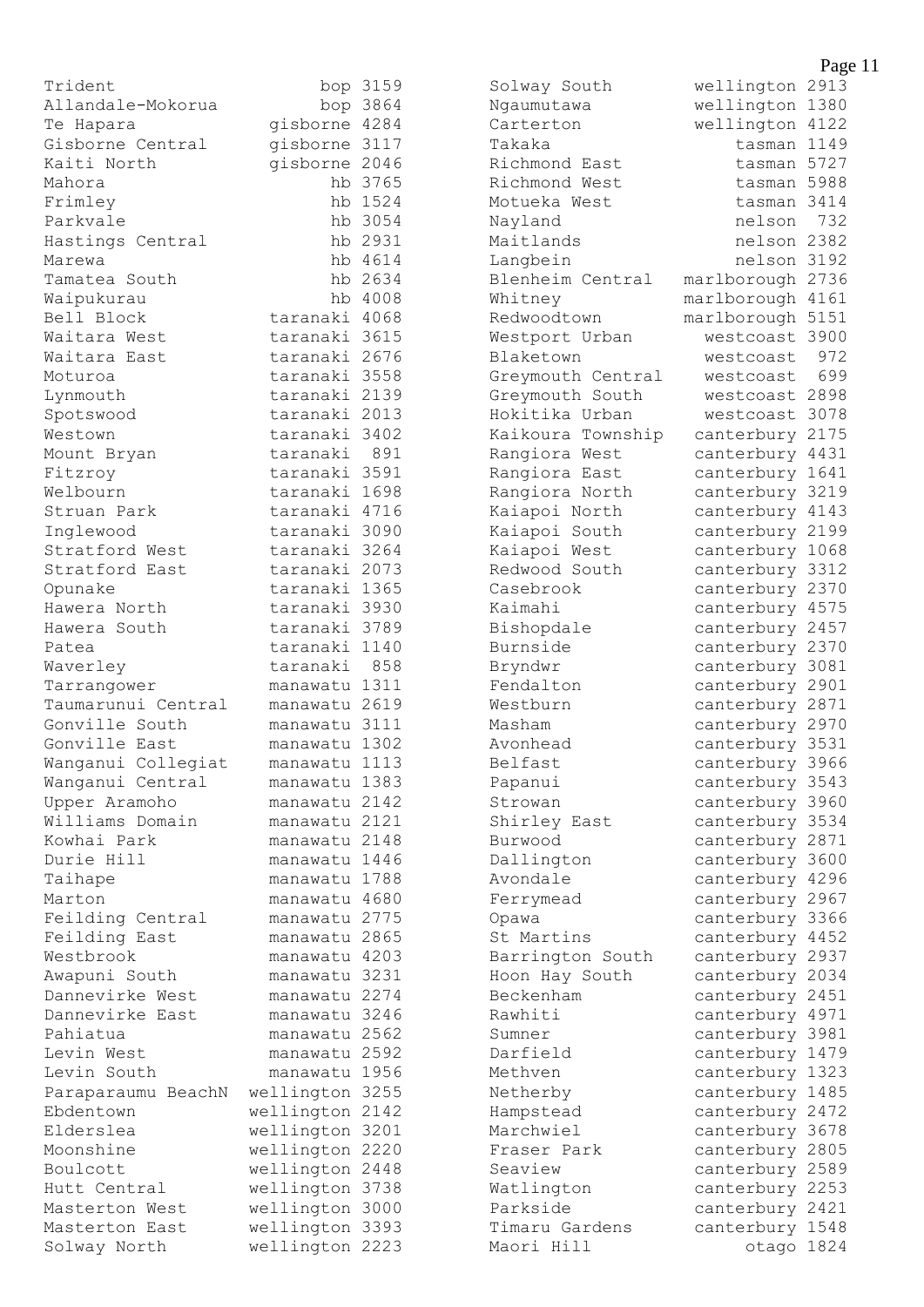| Balmacewen                           | otago                     | 690  |
|--------------------------------------|---------------------------|------|
| Roslyn South                         | otago                     | 2298 |
| Kenmure                              | otago                     | 1860 |
| Corstorphine East                    | otago                     | 819  |
| St Clair                             | otago                     | 4098 |
| St Kilda East                        | otago                     | 2625 |
| Green Island                         | otago 2484                |      |
| Milton                               | otago                     | 1884 |
| Balclutha                            | otago                     | 4068 |
| West Gore                            | southland                 | 2778 |
| Windsor                              | southland                 | 3054 |
| Newfield-Rockdale                    | southland 2913            |      |
| Strathern                            | southland                 | 2430 |
| $[1]$ "L"                            |                           |      |
| anames [grp==g, $c(1, 4)$ ]<br>$\,>$ |                           |      |
|                                      | Region                    | pop  |
| Taipa Bay-Mangonui                   | northland                 | 1569 |
| Kerikeri                             | northland                 | 5856 |
| Russell                              | northland                 | 816  |
| Paihia                               | northland                 | 1773 |
| Haruru Falls                         | northland                 | 789  |
| Ngunguru                             | northland                 | 1425 |
| Waipu                                | northland                 | 1494 |
| Kamo West                            | northland                 | 3141 |
| Whau Valley                          | northland                 | 2475 |
| Mairtown                             | northland                 | 2361 |
| Regent                               | northland                 | 1686 |
| Maunu                                | northland                 | 1353 |
| Mangawhai Heads                      | northland                 | 849  |
| Warkworth                            | auckland                  | 3270 |
| Red Beach                            | auckland                  | 6318 |
| Orewa                                | auckland                  | 7326 |
| Manly                                | auckland                  | 6123 |
| Snells Beach                         | auckland                  | 3234 |
| Algies Bay-Mahuran                   | auckland                  | 930  |
| Lake Pupuke                          | auckland                  | 5196 |
| Fairview                             | auckland                  | 1119 |
|                                      |                           | 3933 |
| Green Bay<br>St Heliers              | auckland<br>auckland 4758 |      |
|                                      | auckland 1239             |      |
| Pigeon Mountain So                   | auckland 2331             |      |
| Papakura North                       |                           |      |
| Whangamata<br>Tairua                 | waikato                   | 3558 |
|                                      | waikato 1266              |      |
| Moanataiari                          | waikato 2472              |      |
| Parawai                              | waikato 4284              |      |
| Pauanui Beach                        | waikato                   | 744  |
| Te Puru-Thornton B                   | waikato                   | 942  |
| Ngatea                               | waikato 1164              |      |
| Paeroa                               | waikato                   | 3975 |
| Waihi                                | waikato 4500              |      |
| Te Kauwhata                          | waikato 1191              |      |
| Te Aroha                             | waikato 3768              |      |
| Matamata North                       | waikato 2628              |      |
| Cambridge West                       | waikato                   | 2574 |
| Cambridge Central                    | waikato                   | 675  |
| Te Awamutu Central                   | waikato                   | 3135 |
| Rangatira Park                       | waikato                   | 624  |
| Waipahihi                            | waikato                   | 1764 |
| Waihi Beach                          | bop                       | 1773 |
| Athenree                             | bop                       | 612  |
| Katikati Community                   | bop                       | 3582 |

| Omokoroa                |                           | $\mathbf{u}_{\mathbf{S}}$<br>bop 2205 |
|-------------------------|---------------------------|---------------------------------------|
| Te Puke East            |                           | bop 4164                              |
| Te Maunga               |                           | bop 4764                              |
| Matua                   |                           | bop 5076                              |
| Otumoetai North         |                           | bop 3726                              |
| Greerton                |                           | bop 4110                              |
| Pyes Pa                 |                           | bop 2940                              |
| Maungatapu              |                           | bop 2673                              |
| Tauranga South          |                           | bop 4305                              |
| Tauranga Central        |                           | bop 2214                              |
| Glenholme East          |                           | bop 1983                              |
| Fenton                  |                           | bop 1392                              |
| Twyford                 |                           | hb 1065                               |
| Te Mata                 |                           | hb 3039                               |
| Havelock North Cen      | hb                        | 3087                                  |
| Ahuriri                 |                           | hb 858                                |
| Onekawa Central         |                           | hb 1248                               |
| Greenmeadows            |                           | hb 6207                               |
| Taradale North          |                           | hb 5019                               |
| Taradale South          |                           | hb 5373                               |
| Highlands Park          | taranaki 2505             |                                       |
| Merrilands              | taranaki 2787             |                                       |
| Otamatea                | manawatu 1089             |                                       |
| Tawhero                 | manawatu                  | 1812                                  |
| Springvale West         | manawatu 1350             |                                       |
| Springvale East         | manawatu 1860             |                                       |
| St Johns Hill           | manawatu                  | 2058                                  |
| Bastia Hill             | manawatu                  | 675                                   |
| Feilding West           | manawatu                  | 3591<br>1731                          |
| Foxton Beach<br>Foxton  | manawatu<br>manawatu 2715 |                                       |
| Levin North             | manawatu 3390             |                                       |
| Playford Park           | manawatu 3234             |                                       |
| Levin East              | manawatu 4329             |                                       |
| Waikanae Beach          | wellington                | 2895                                  |
| Waikanae East           | wellington 1986           |                                       |
| Waikanae Park           | wellington                | 1899                                  |
| Waikanae West           | wellington                | 3450                                  |
| Otaki                   | wellington                | 5466                                  |
| Paraparaumu BeachS      | wellington                | 4677                                  |
| Paraparaumu Centra      | wellington                | 8202                                  |
| Raumati Beach           | wellington                | 4470                                  |
| Heretaunga Park         | wellington                | 1200                                  |
| Avalon West             | wellington                | 2367                                  |
| Lansdowne               | wellington                | 3888                                  |
| Greytown                | wellington                | 2001                                  |
| Martinborough           | wellington                | 1326                                  |
| Motueka East            | tasman                    | 3711                                  |
| The Wood                | nelson                    | 2820                                  |
| Isel Park               | nelson                    | 2766                                  |
| Picton                  | marlborough               | 2928<br>3810                          |
| Springlands<br>Amberley | marlborough<br>canterbury | 1302                                  |
| Kingsbury               | canterbury                | 1830                                  |
| Oxford                  | canterbury                | 1716                                  |
| Moncks Bay              | canterbury                | 3549                                  |
| Allenton                | canterbury                | 5376                                  |
| Ashburton<br>CentralW   | canterbury                | 1041                                  |
| Ashburton CentralE      | canterbury                | 1551                                  |
| Pleasant Point          | canterbury                | 1173                                  |
| Geraldine               | canterbury                | 2244                                  |
|                         |                           |                                       |